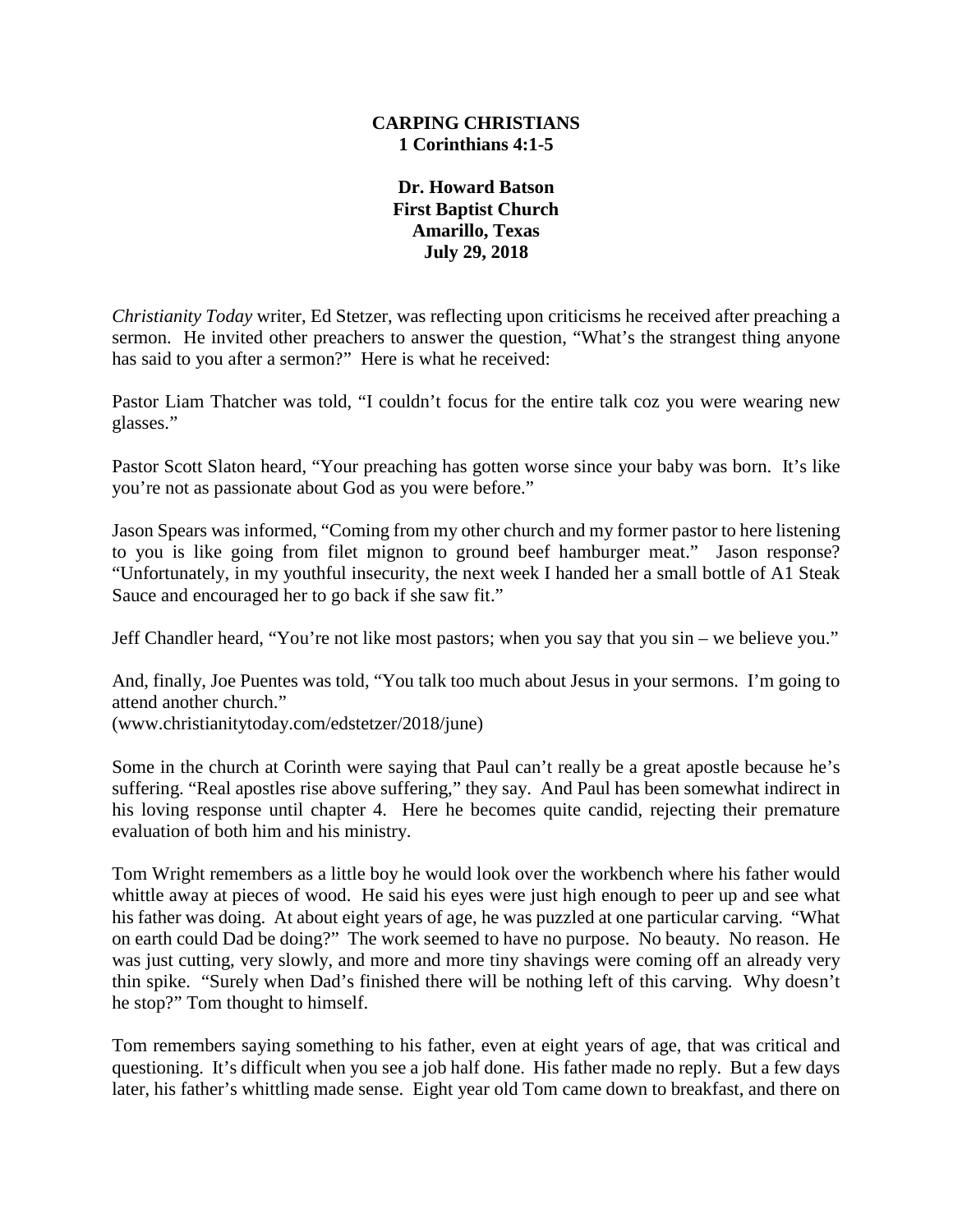the table was a model ship inside of a bottle. What he had witnessed was his father carving one of the last spars – a tiny, but perfect part of an elegant ship now inserted in the traditional fashion into the belly of a bottle. The ship's masts were gloriously raised so that all who look upon it will wonder how it ever was crafted in the bottle. Once inside the bottle, the shipbuilder knows when he pulls the specific thread in just the right way that everything in the bottle will stand up at last and all will make sense as the ship stands within the bottle in its glory.

At no other stage during the "ship in the bottle" building process does any of it make sense. Not until the final stage – a stage which his father purposely did when the rest of the family was snuggled in bed and out of the way.

Paul is saying something like that in this passage. There is going to be a final judgment. God is a good and just God. And, yes, the world needs to be put to rights, but you can't make sense of it now, any more than an eight-year-old curious boy can make sense of a single spar being whittled away by his father, unless he knows that it belongs to the ship in the bottle. The problem is that we want to make everything right prematurely. We want to pay off old scores ahead of time. We think we know what God should do, and we're eager to give Him advice and to tell others about it too.

Some in Corinth were that way. They thought their new status as Christians, coupled with the world's wisdom, gave them the right to pass judgment on people, including Paul himself. And, quite frankly, Paul doesn't measure up to what they think a fully-fledged Christian teacher should be like. Could you imagine that? And so, they're going to pass judgment on him.

What is Paul's response? Well, not many people know because the common lectionary omits this material. Why? Because Paul is sarcastic, scolding; portrays authentic Christian life as one of deprivation and suffering; employs patriarchal rhetoric to assert his own authority; and immodestly calls his readers to imitate him. And finally, in verse 21, he threatens to beat them with a rod if they don't fall into line – figuratively speaking, I hope.

Not a very popular passage, indeed.

Paul's first point is this:

# **I. The criteria of judgment is not success, but faithfulness.**

What matters is not whether Paul is winning, but whether he is faithful. Oddly enough, we have a curious paradigm for judging ministers and ministry in America today. In fact, I would, unfortunately, compare a pastor's job to that of a head football coach. He assembles the team of assistant coaches. He takes the church on the playing field. And, my goodness, he'd better win the game. And we all know what happens to coaches and pastors who don't "win."

But that's not the way Paul would judge ministry. He might not be winning in the eyes of the Corinthian congregation. But he says we are to be found not successful but, rather, trustworthy. Look at verse 2: "In this case, moreover, it is required of stewards that one be found trustworthy."

The second thing Paul says is: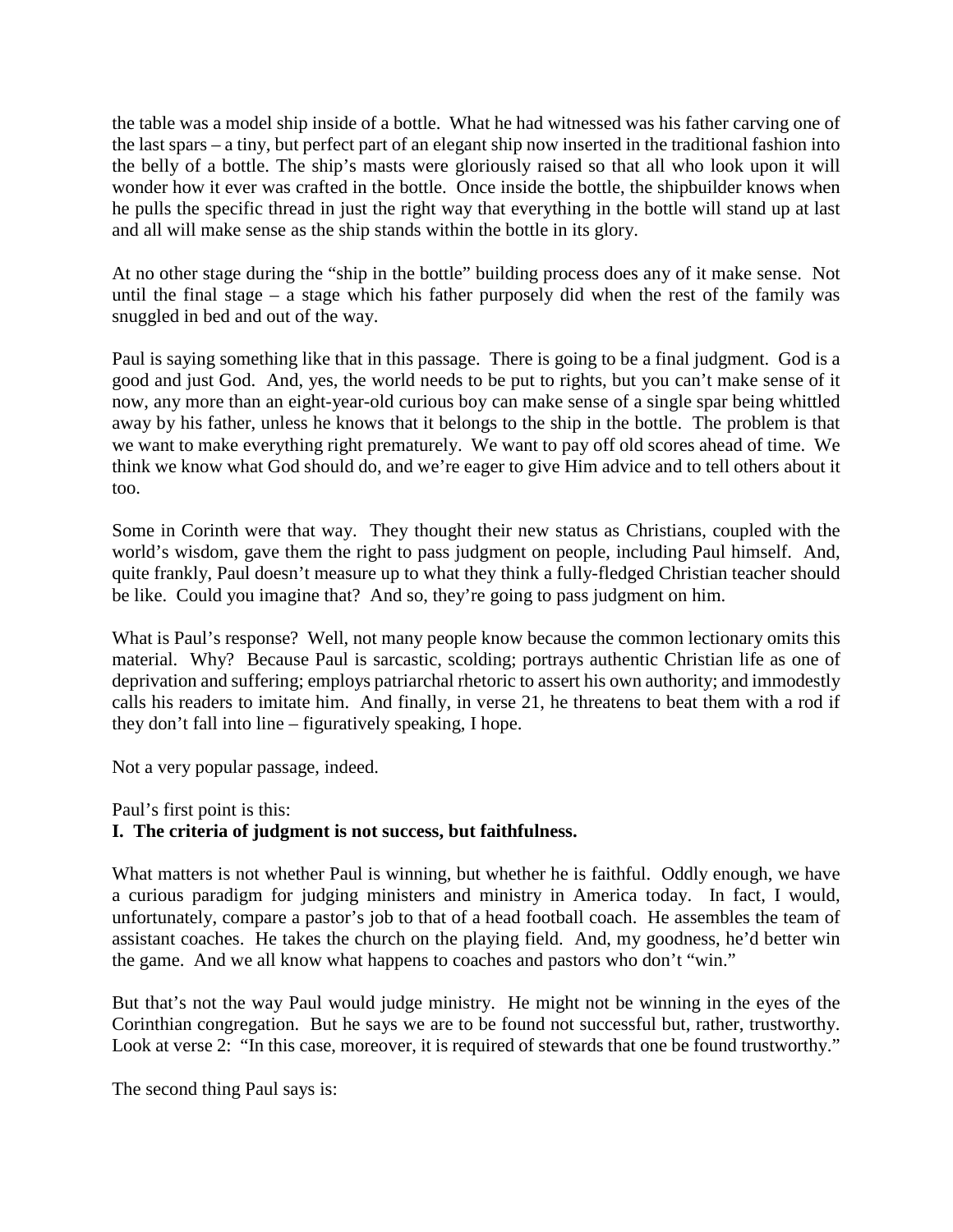## **II. Any other evaluation outside of God's is not only wrong, but suspect.**

What Paul says in verse 3 is, "It's no big deal to me that you criticize me or examine my work. I'm not interested in what human courts have to say. I don't even rightly examine myself."

Apparently, there were some in Corinth who were kind of like callers into a radio talk show. They had nothing better to do than to rate Paul's performance and compare him to other preachers. Paul brushes aside their criticism – and, indeed, the interrogation of any human court – as of no matter to him. In fact, Paul says, "In my own mind, I cannot be found innocent with any confidence."

On the contrary, listen to what Seneca wrote:

**Can anything be more excellent than this practice of thoroughly sifting the whole day? And how delightful the sleep that follows this self-examination – how tranquil it is, how deep and untroubled, when the soul has either praised or admonished itself, and when this secret examiner and critic of self has given report of its own character! I avail myself of this privilege, and every day I plead my cause before the bar of self. (***De Ira* **3.36.2-3, as quoted in Richard B. Hays,** *First Corinthians,* **p. 66)**

Paul, however, would not place any real confidence in even a self-evaluation.

The third thing I want you to see in the passage is this:

### **III. When we judge the motives of others, we put ourselves in the seat of God.**

This is the same question Paul asks in Romans 4:24, "Who are you to pass judgment on servants of another?" Paul is saying to the Corinthians, "Back off. It's none of your business. I will answer to God. Don't pronounce judgment before the Lord comes."

Now Paul is certain that judgment will come. But he says it is the Lord's to judge, and not ours before the time. Like the little boy judging the whittling before the ship is in the bottle, we should make no declaration before Christ should return to judge His own.

What is it that we're not to judge? We know in chapter 5 Paul is going to rebuke immorality, so it's not that we can't call sin "sin." Of course God's people are to declare sin as sin. And he rebukes them in chapter 5 when they don't. But we are wrong when we pass judgment on the motives of someone's heart. Look what he says. "The Lord comes who will both bring to light the things hidden in the darkness and disclose the motives of men's hearts; and then each man's praise will come to him from God" (verse 5).

It's so easy to judge other people – people who look different, talk different, believe different. People who aren't as nice as they should be. Some who are ungrateful. Some who don't witness enough. Some who don't preach like we preach. Some who don't listen to our style of music. Some who don't value our values or necessarily hold all our beliefs or toe our line. Their drummer beats differently, and they march off-course in our eyes. Their road diverged in yonder wood, and we don't understand why they took the path they took or where they are at now.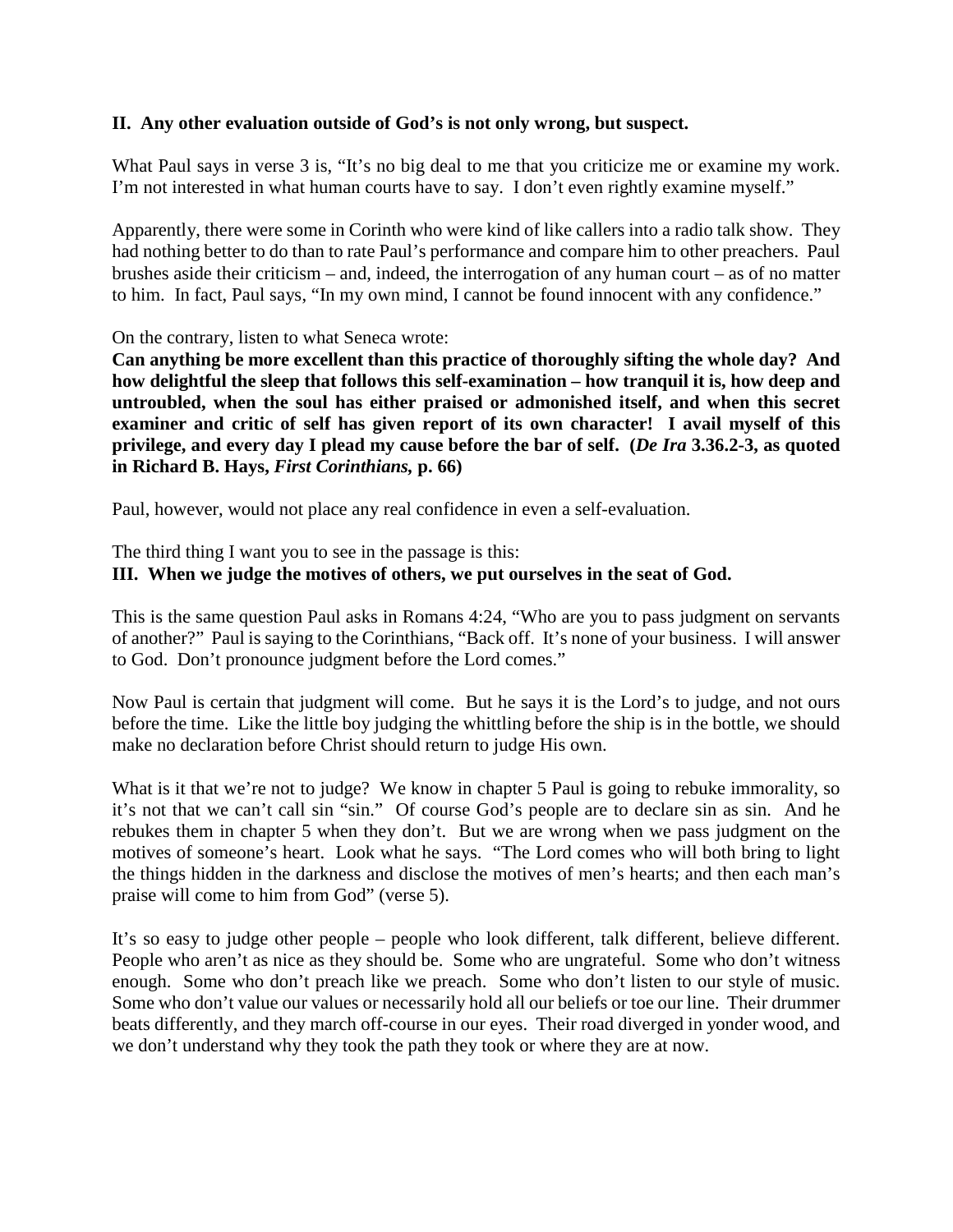David Griffith makes this observation. "Judging others in unique among sins. All sin puts my will above God's, but judging one of His servants, our fellow laborers for Christ, attempts to put my will above God's and above God's will for that person. Other sin makes me my own god; judgmentalism makes me someone else's god."

Paul believes that the inner workings of the human heart are something beyond the ability of any human being to finally judge. And even we, ourselves, can't judge our own hearts. We are accustomed to saying things like, "Nobody knows what's inside me but me." Paul would say, "You don't even know. You're probably not even being honest with yourself. Only God knows the inner workings of your emotions and your heart.

When criticism comes, how do we respond?

# **I. Expect it.**

He keeps bad company – always hanging around losers!

What a glutton and a drunkard!

He must be a lunatic!

Matthew 9, Matthew 11, Luke 7, John 8 – these are all things said about Jesus.

People criticized the Son of God? The Holy One of Israel? The Lord?

Yes, they did, and they will criticize you, too.

The Kimball Art Museum in Fort Worth displays many beautiful paintings. Among them is an oil canvas painted by Rembrandt in the 1600's. It is entitled "Portrait of a Young Jew."

Beside the painting is a plaque that reads: "Few artists are as well-known and appreciated in our days as Rembrandt Van Rijn, yet at age 57, when he placed his signature on this picture, Rembrandt was seen by many of his contemporaries as an archaic painter of an outmoded tradition."

Rembrandt's critics thought his painting was old-fashioned, and his style was out-of-date. Funny, isn't it? That the names of his critics are unknown yet the name of Rembrandt is known around the world centuries later.

"I don't want to be critical but. . ." Most of us are not at all excited about the rest of that sentence. Even though we know criticism can mean growth and change, why do we always take it in a destructive way and not at least try to use it in a constructive way?

But I have begun to realize that how you hear and handle criticism says a lot about who you are – it can mean the difference between personal and professional growth and alienation and stagnation.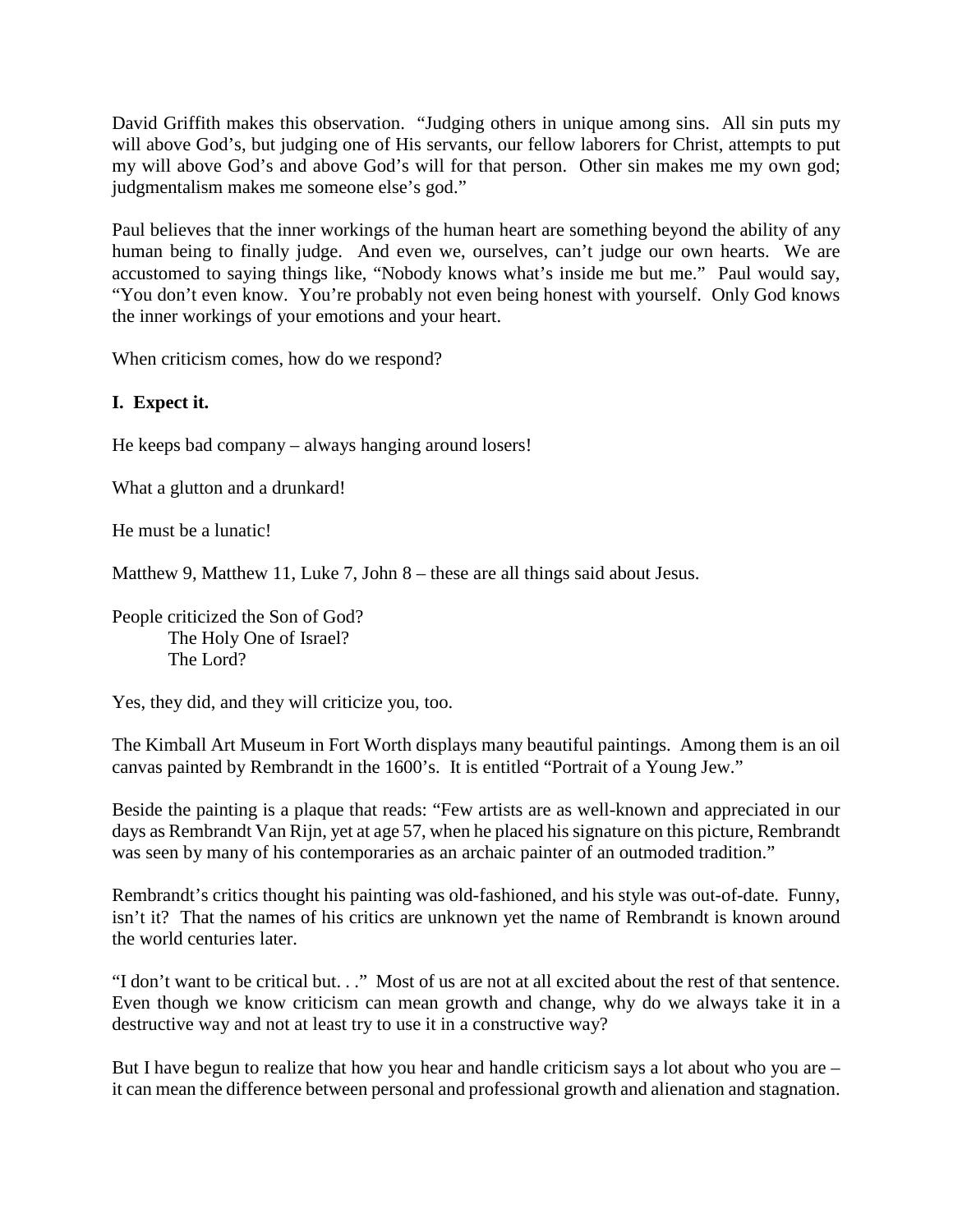Someone wrote the only way to avoid criticism is to do nothing, say nothing and be nothing.

## *Responses to Criticism*

1. Deny it. Equate any criticism with total attack. We try to protect our self-esteem and, in doing so, we keep from growing. To be able to benefit from criticism we must be willing to be vulnerable. You don't have to present yourself as infallible. In fact, as co-workers see you taking heed to criticism – open to grow, their respect for you will increase.

2. Counterattack. Retaliation is the natural response to criticism. Pointing out why the criticism is invalid, illuminating the shortcomings of the one doing the criticizing. Of course, then we simply begin a debate, because the critic will not allow himself to be outdone. He feels as if his message has fallen on deaf ears, so he fires away with even larger ammunition.

3. Emotionally collapse/panic. The response of the insecure and the unsure. When we receive criticism as an attack against our total self, then we crumble. We cannot separate our individual weaknesses from our total person, so we crumble.

4. But best to just expect it. Criticism will come. You can be sure of that! Nothing is easier than fault-finding: no talent, no self-denial, no brains, and no character are required to get set up in the grumbling business. You can be sure that criticism will come.

Expect it!

I ask you: Can you remember a critical statement that has greatly affected your life? Ninety percent of us can.

**Much has been said about critics. Channing Pollock said, "A critic is a legless man who teaches running."**

**George Bernard Shaw summed up a drama critic as "a man who leaves no turn unstoned."**

**Critics will always have a place in this world, but we have reached a weird time in history where they outnumber the people being critiqued. This has had a decided effect on those of us who stumble through each day without an advance copy of preview tape and who don't know how we feel about life until the reviews come out.**

**Before I go to a film, I have been informed by a critic that there is no plot. (This is right after he has revealed it to me.)** 

**For weeks, someone looks forward to a new television series. Two nights before it airs, a critic writes its obituary. So why should I make time in my life for something that's not going to be there for me?**

**There are reviewers of symphonies, concerts, art shows and fund-raising events. I even read a column by a woman who reviews church sermons.**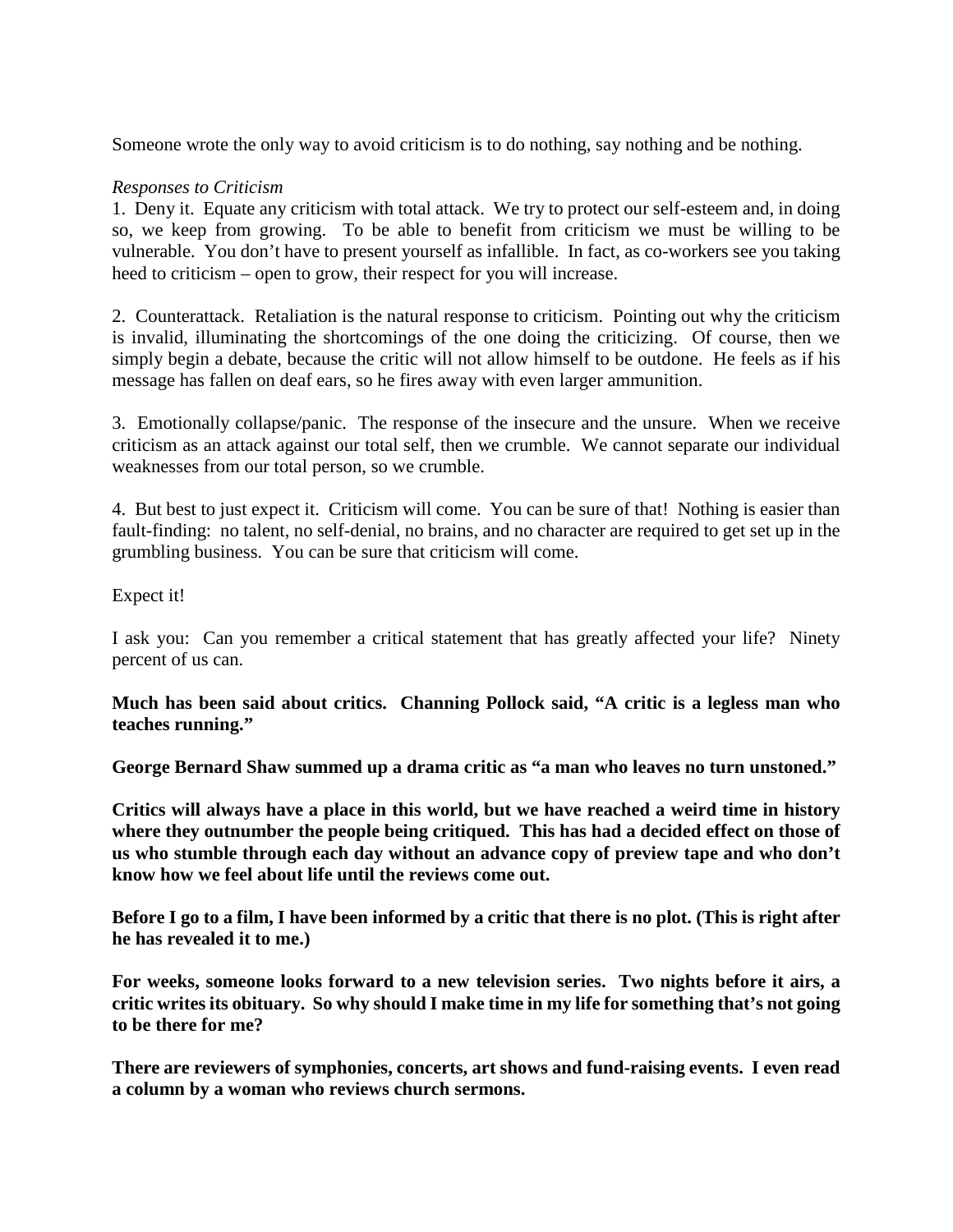**Every time the president speaks, his speech is followed by a group of critics who proceed to tell us what he said, how well he said it and what he didn't say.**

**The basic surprises of life are disappearing one by one. Any day now I expect to read a review of a wedding pointing out that the ceremony had little substance, the groom was miscast, and the bride's father admitted the production was over budget. (Erma Bombeck, "Criticizing the number of critics")**

# **II. Evaluate it.**

**A farmer asked a restaurant owner if he could use a million frog legs. Desirous of putting frog legs on the menu more frequently, the owner asked the farmer where he could get so many. He replied, "My pond is overflowing with them. Their croaking is driving me up the wall." The restaurateur ordered several hundred frogs. A week later the farmer returned to the restaurant with a sheepish look on his face. "I was wrong about a million frogs." Holding up two scrawny frogs, he admitted, "These two little frogs were making all the racket. I never knew two frogs could sound like a million. (Leslie B. Flynn,** *When the Saints Come Storming In,* **as quoted in "A Couple of Croakers", Our Daily Bread, February 18, 1990)**

Evaluate who is saying it.

Whenever you receive criticism, take a moment to see with the other person's eyes. They might be right. Have you noticed that it's easy for you to see the faults of others? There is someone in your workplace or school that everyone sees a particular fault in them, but they themselves do not see it. What about us? We, too, have faults – can't we stop and evaluate the possible truth of the criticism?

Evaluate the criticism. Is the person simply degrading you in order to build themselves up? "If we had no fault of our own, we should not take so much pleasure in noting those in others."

# **III. Employ it.**

If one person calls you a horse – smile. If a second person calls you a horse – think about it. If a third person calls you a horse – buy a saddle.

People who benefit from criticism do not duck the critical comments thrown at them. They do not consider them a personal assault. They feel no need to even the score. Instead, they use criticism to better themselves, using the sharp blade of the critic to refine their skills.